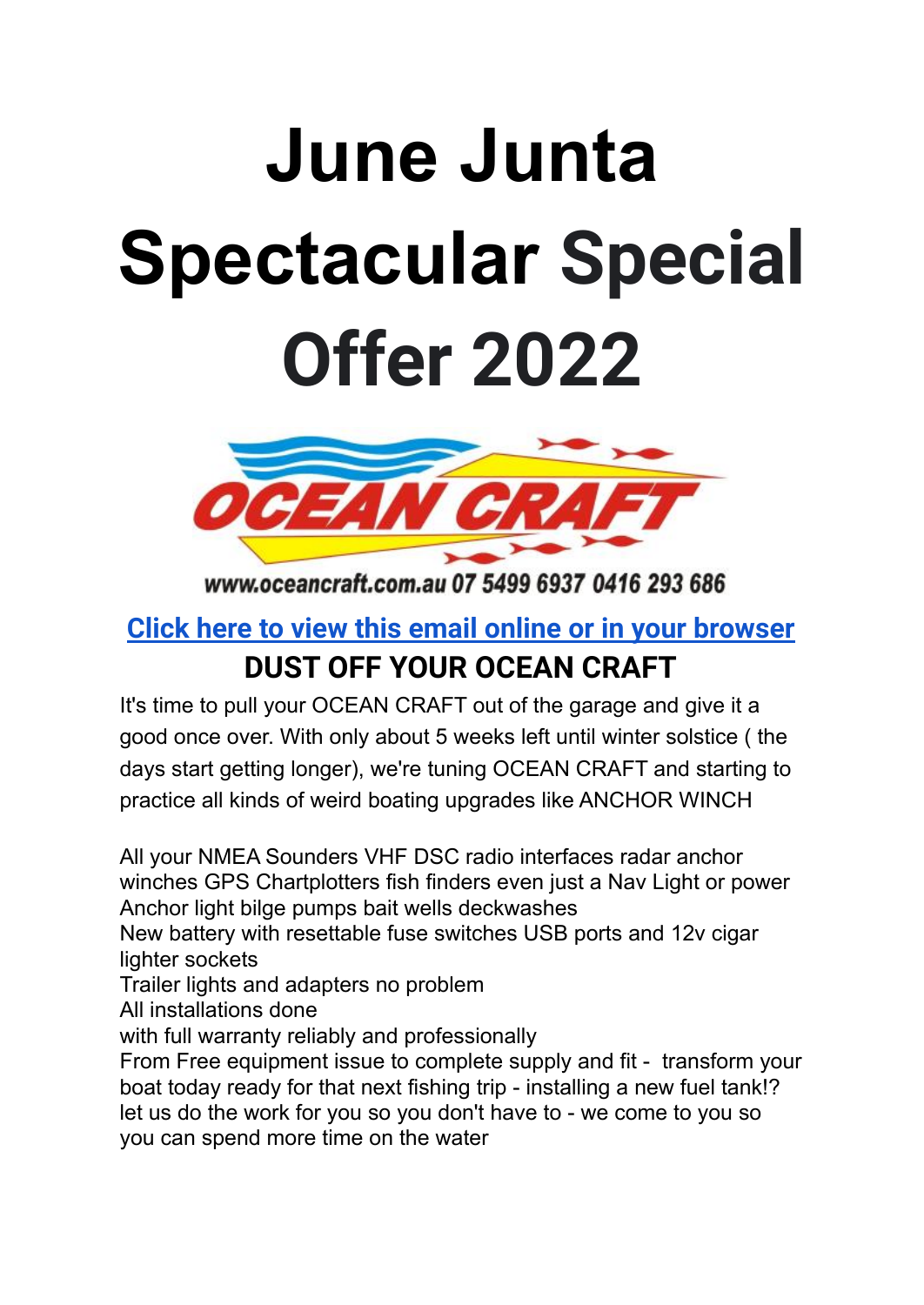#### Give us a call on 0416 293 686 or 07 5499 6937 to book in your next upgrade. Hope to see you round the shed! **Marine electrician Boat upgrades all work done to AS1799.1**

If you're looking for inspiration be sure to catch Mike Jessop chasing after a couple of spanish mackerel on this VIMEO episode of OCEAN CRAFT 6000 Learn more at

[VIMEO episode of OCEAN CRAFT 6000](https://vimeo.com/32844966)



<https://vimeo.com/32844966>

Great news! It's not too late to start pre-season test drive watch MJ break down the basics of OCEAN CRAFT's POSI LIFT Hull!

<https://fo-fo.facebook.com/oceancraftpowerboats/videos/>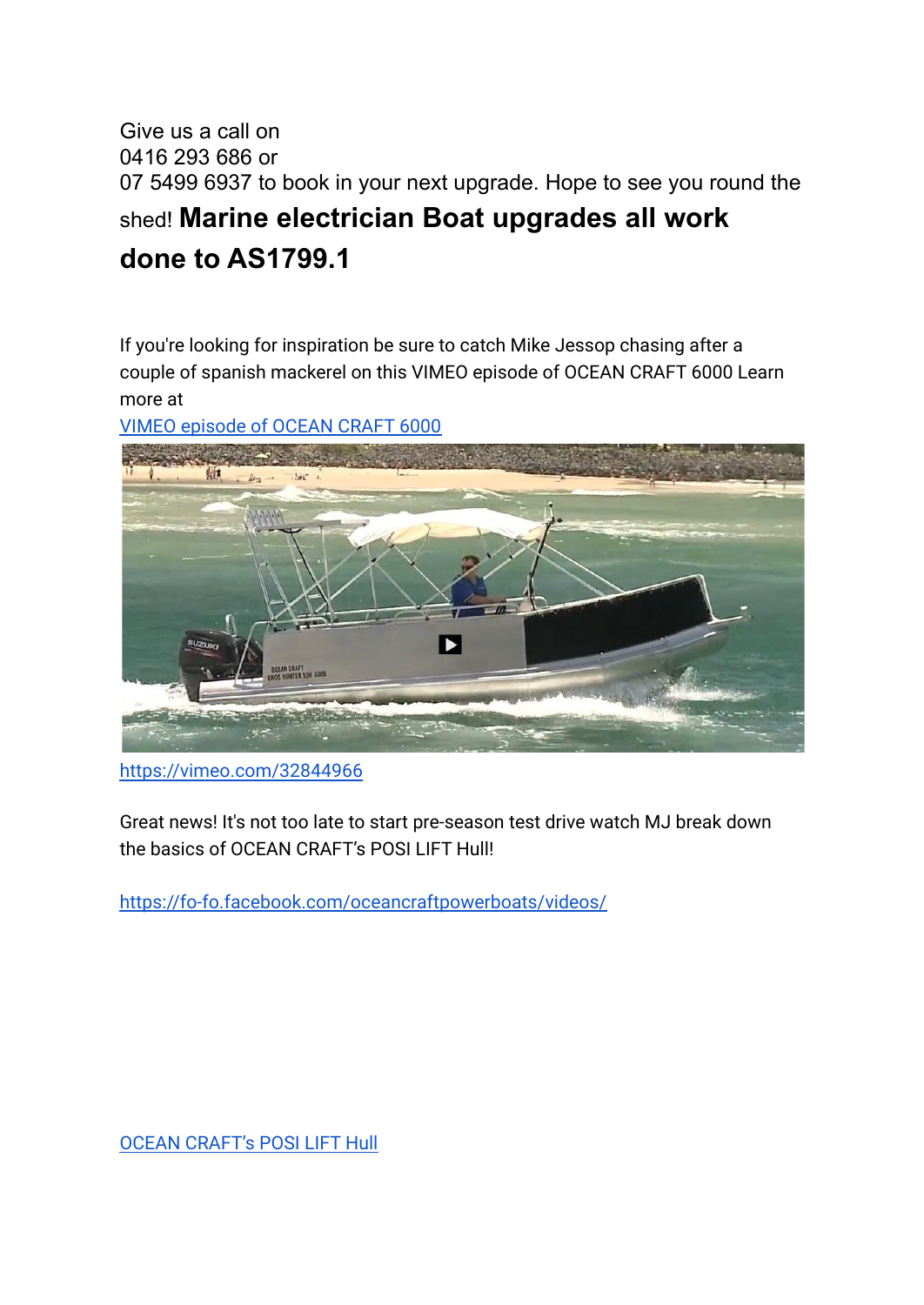

[https://fo-fo.facebook.com/oceancraftpowerboats/videos/ocean-craft-4600-orphe](https://fo-fo.facebook.com/oceancraftpowerboats/videos/ocean-craft-4600-orpheus/449196415591311) [us/449196415591311](https://fo-fo.facebook.com/oceancraftpowerboats/videos/ocean-craft-4600-orpheus/449196415591311)

### [See All Promotional Videos](https://fo-fo.facebook.com/oceancraftpowerboats/videos/)  $\n **0**$

12 most mysterious and incredible nautical facts naval architects still can't explain about OCEAN CRAFT

- 1. There is no keel \*\*\*
- 2. OCEAN CRAFT are an all aluminium Inflatable style plate alloy boat with pneumatic properties with Airtight buoyancy chambers that absorb shock noise and vibration in a marine grade aluminum plate alloy hull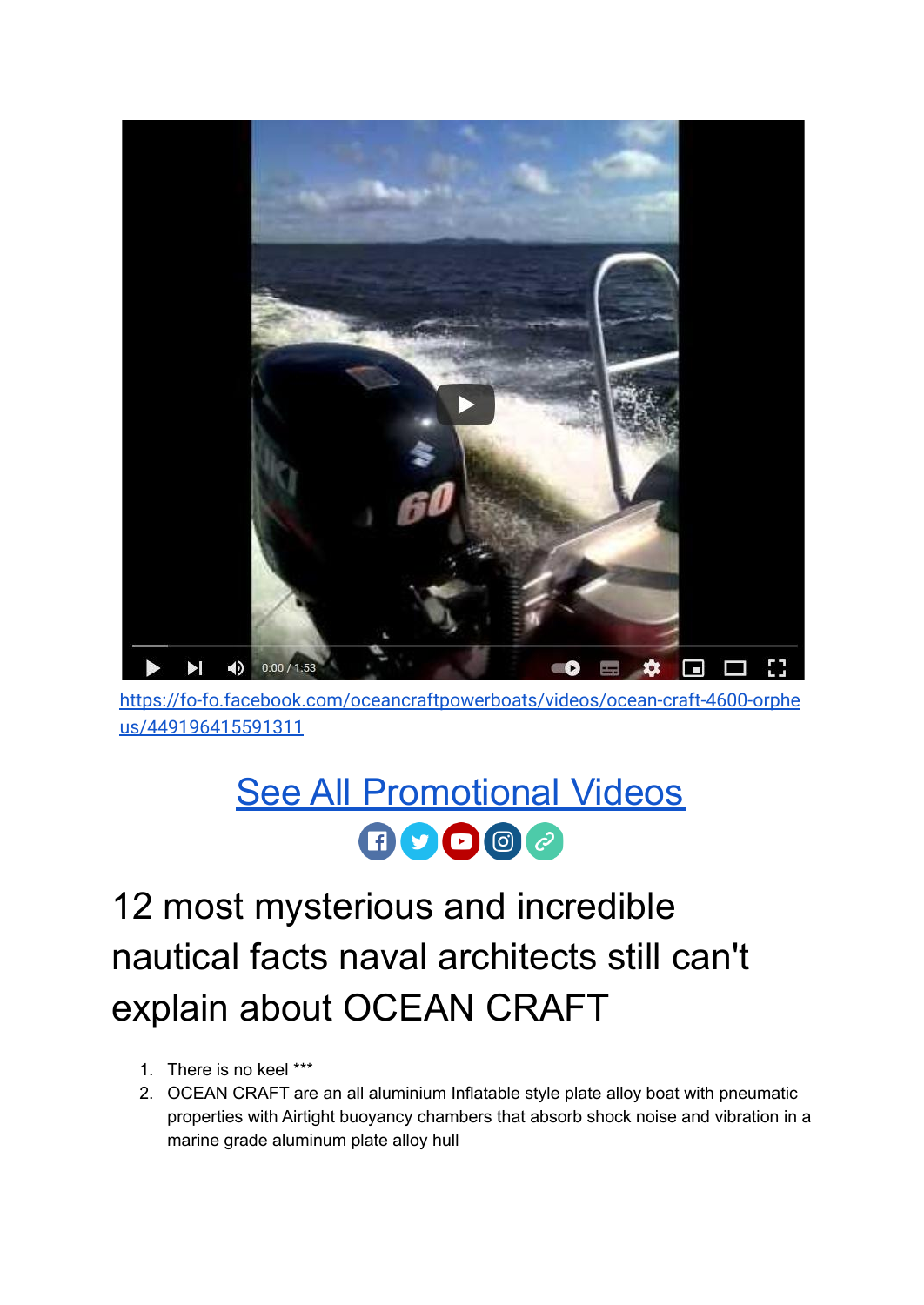- 3. OCEAN CRAFT are designed around Structural Engineering tube round the outside and
- 4. Triangulation running the entire length of the hull
- 5. OCEAN CRAFT are a Trimaran at rest and outrigger when turning
- 6. OCEAN CRAFT are the Deepest Vee Production Monohull on the plane
- 7. Faster and lighter Guaranteed To Overtake any other boat with same size outboard
- 8. 7 Year structural warranty\*
- 9. OCEAN CRAFT have Guaranteed Top speed Performance and Fuel economy
- 10. Low Friction Posi Lift Unique three stage Wave Puncher Hull
- 11. Adventure Safety Boat with LIFETIME Warranty Never to Sink Guarantee or your money back\*
- 12. OCEAN CRAFT are Phenomenally Buoyant Lightweight Smooth Riding and Stable meaning double the reserve buoyancy and double Australian Builders Plate HIN capacity AND HOW

\*\*\* Recreational vessels only Survey Vessels have to have internal keel because in recorded history excepting dugout canoe no other boat has been built hitherto without one

# **June Junta Spectacular Special Offer 2022**

## **[OCEAN CRAFT Party](http://www.oceancraft.com.au/latest%20ocean%20craft%20ad.htm) [Pontoon BBQ Bar Tamer](http://www.oceancraft.com.au/latest%20ocean%20craft%20ad.htm)**

**Available and in stock Brand New Drive Away**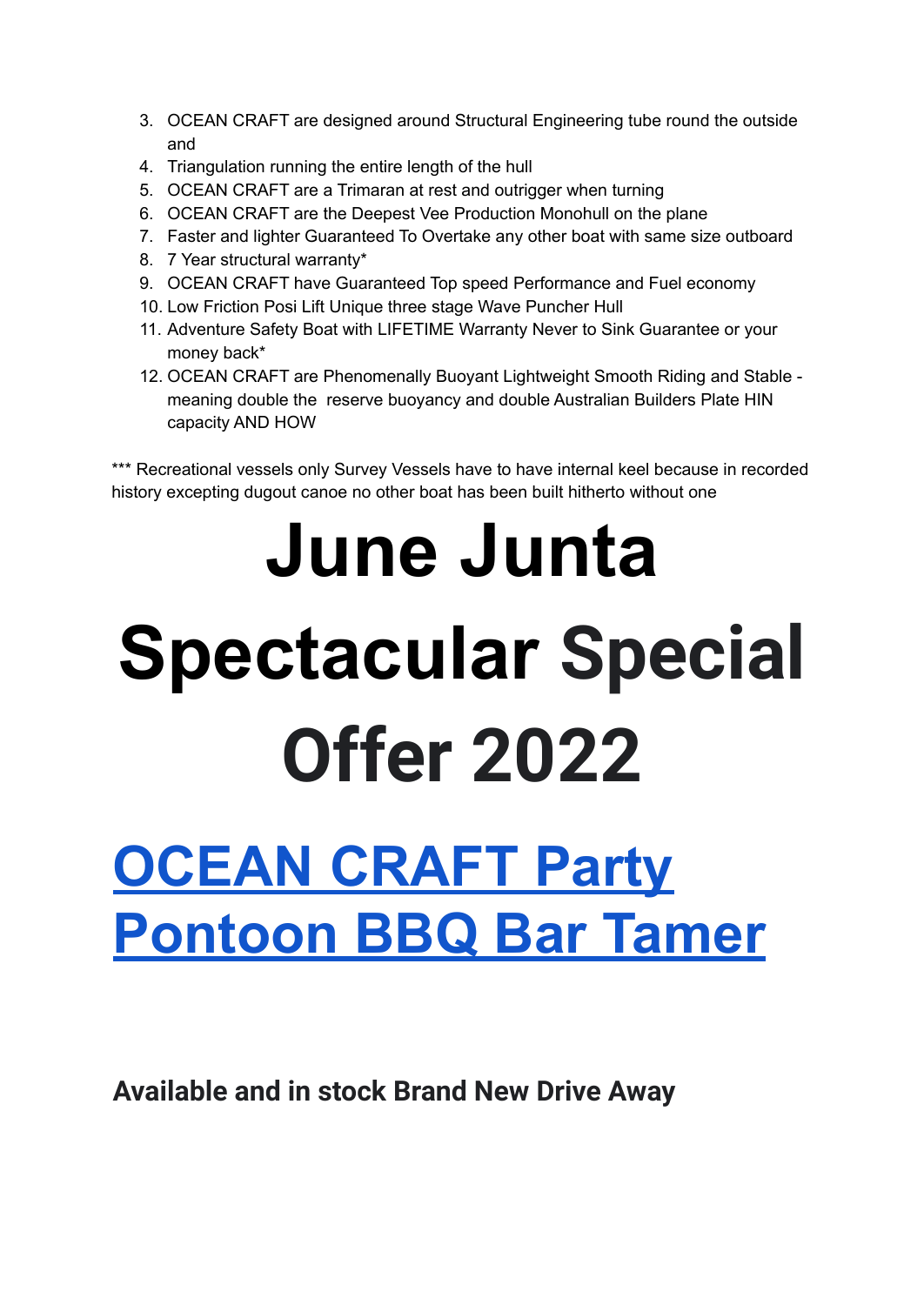## **OCEAN CRAFT 5900 BEAMY [Party](http://www.oceancraft.com.au/latest%20ocean%20craft%20ad.htm) [Pontoon BBQ Bar Tamer](http://www.oceancraft.com.au/latest%20ocean%20craft%20ad.htm)-**

**Drive Away Boat and Trailer**

**[OCEAN CRAFT 5900 BEAMY Party](http://www.oceancraft.com.au/OCEAN%20CRAFT%205900%20CRUISER.htm) [Pontoon BBQ CRUISER and Bar Tamer](http://www.oceancraft.com.au/OCEAN%20CRAFT%205900%20CRUISER.htm)**

**Side console with dashboard**

**Give sales a call now for a test drive on**

**+61 416 293 686**

# **June Junta Sale Spectacular Special Offer 2022**

**[Click here to view this email online or in your browser](http://oceancraft.com.au/press%20OCEAN%20CRAFT%20June%20Junta%20Sale%202022.pdf)**

**[Posi Lift bow - a Treatise](http://oceancraft.com.au/5900pkg1EXRF%20Posi%20Lift%20bow%20a%20Treatise.htm)**

**June Junta Spectacular Special Offer 2022 OCEAN CRAFT [Custom](http://www.oceancraft.com.au/index.htm) Boats Home**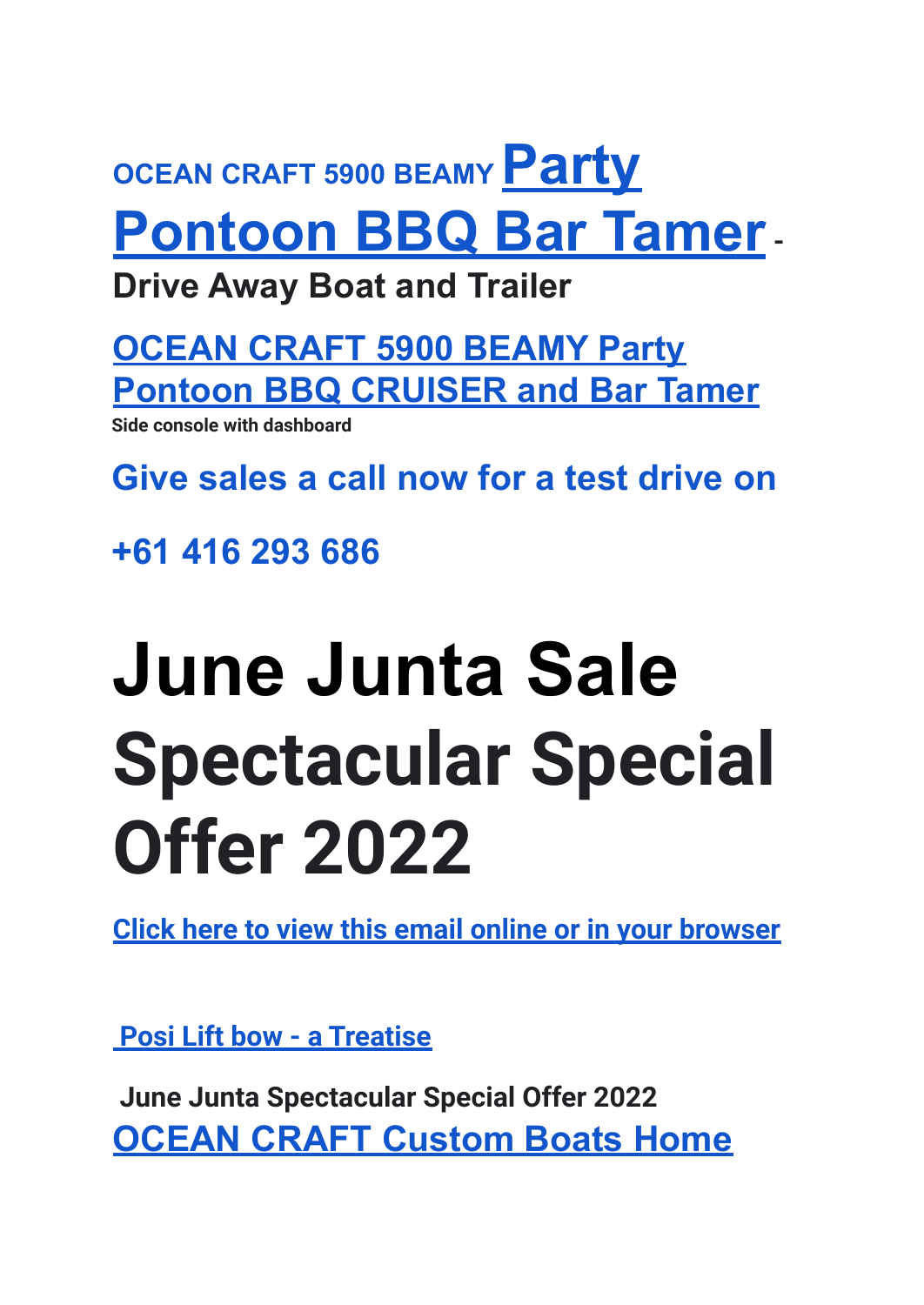

**Click here to go to the [home page](http://www.oceancraft.com.au/index.htm) [or press the back button on your browser](http://www.oceancraft.com.au/index.htm)** YouTube: [OCEANCRAFTiness](http://www.oceancraft.com.au/OCEAN%20CRAFT%20Promotional%20videos.htm) FACEBOOK: [https://www.facebook.com/people/Mike-Jessop/100008872036174](https://www.facebook.com/people/Mike-Jessop/100008872036174/)

TWITTER: @oceancraftiness <https://twitter.com/oceancraftiness>

INSTAGRAM: [https://www.instagram.com/oceancraftpowerboats](https://www.instagram.com/oceancraftpowerboats/)

#### **BEAMY Range CAR TOPPA LONG BOAT Range Media Reviews eMail The OCEAN CRAFT office to come in and talk OCEAN CRAFT FAQ OCEAN**

**CRAFT Discounts** Any good!? OCEAN CRAFT are actively seeking local distributorsAustralia Canada USA / and Worldwide that keep a small stock of OCEAN CRAFT for sale, do demos and handle accessories and support. Give me a call

Check for current AUD USD [Exchange](https://www.google.com/search?q=+aud+usd+&client=firefox-b-d&ei=m_PpYYL1GqjWz7sPtoyx4A8&ved=0ahUKEwjCrpqLwcH1AhUo63MBHTZGDPwQ4dUDCA0&uact=5&oq=+aud+usd+&gs_lcp=Cgdnd3Mtd2l6EAMyBAgAEEMyCggAELEDEIMBEEMyBwgAELEDEEMyBAgAEEMyBQgAEIAEMgQIABBDMgsIABCABBCxAxCDATIFCAAQgAQyBAgAEEMyBAgAEEM6BwgAEEcQsAM6BwgAELADEEM6DwgAELEDEIMBEEMQRhCCAkoECEEYAEoECEYYAFDVCFiAGWDSH2gBcAJ4AIABvAGIAaMFkgEDMC40mAEAoAEBoAECyAEKwAEB&sclient=gws-wiz) rate

#### **[Click here to view this email online or in your browser](http://oceancraft.com.au/press%20OCEAN%20CRAFT%20June%20Junta%20Sale%202022.pdf)**

Latest OCEAN CRAFT Ad [January](http://www.oceancraft.com.au/latest%20ocean%20craft%20ad.htm) 2022

[BEAMY oh so BEAMY standard OCEAN CRAFT trailerable beam width](http://www.oceancraft.com.au/8112_n%20scubamunkies%20OCEAN%20CRAFT%208200%20sea%20wolf%208.2%20metre%20DIVE%20CHARTER%20VESSEL%20DIVE%20BOAT.jpg)

Trimaran at rest Outrigger when turning deepest vee [production](http://www.oceancraft.com.au/OCEAN%20CRAFT%2082000%20Sea%20Wolf%20Ollie19.jpg) monohull on the plane

Reticulated [herringbone](http://www.oceancraft.com.au/deploys%20500mm%20below%20the%20keel%20so%20that%20divers%20can%20renter%20the%20OCEAN%20CRAFT%208200%20Sea%20Wolf%203.jpg) Diver entry exit ladder deploys below the keel

World's first Centre Console [CARTOPPA](https://bnbfishing.com.au/centre-console-car-topper-from-ocean-craft/?mc_cid=782dc6f50a&mc_eid=0acc50cb10) roofracker yacht tender from OCEAN CRAFT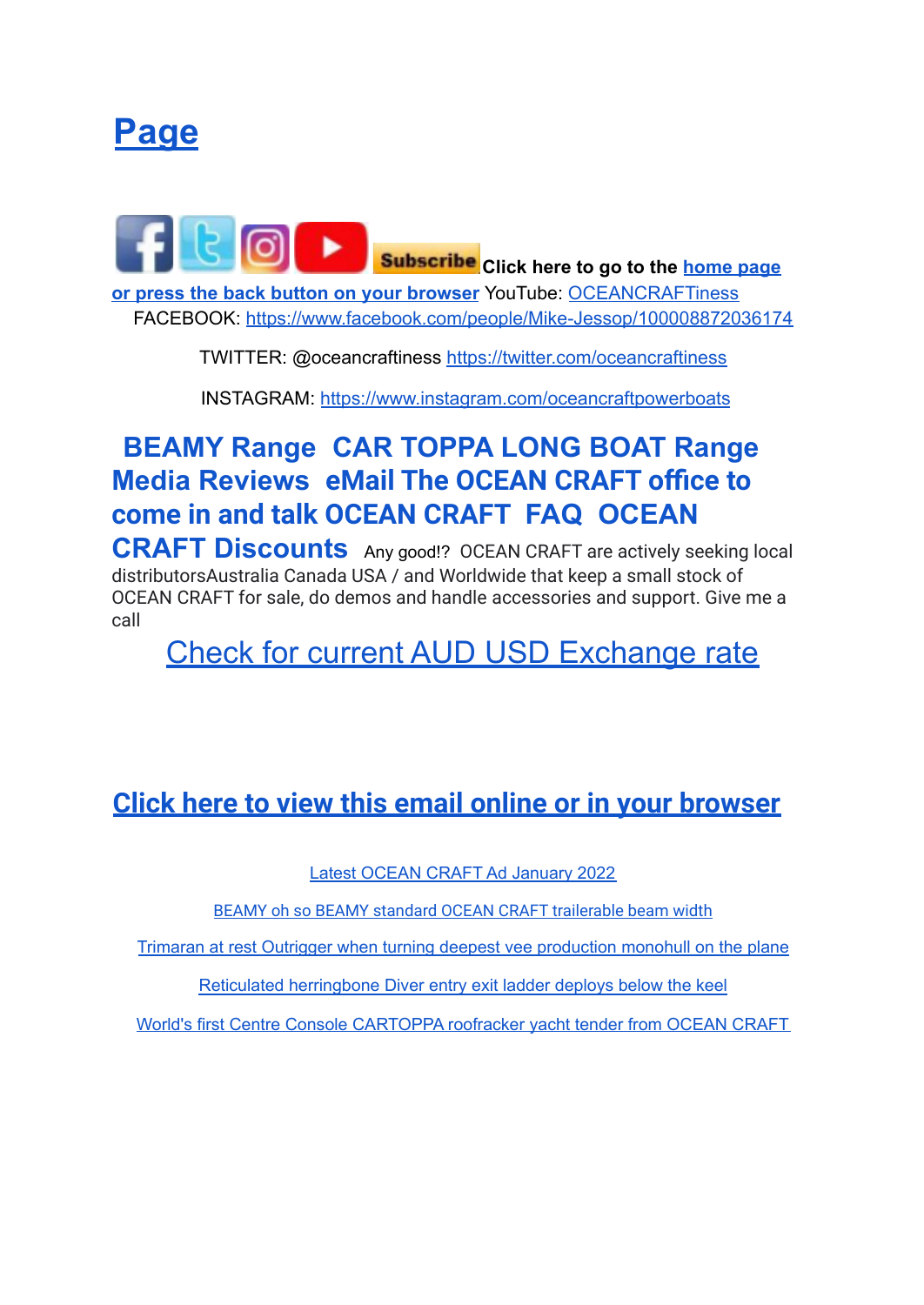

Speak to us on [WhatsApp](https://api.whatsapp.com/send/?phone=61416293686&text&app_absent=0) click

to chat with OCEAN CRAFT using [WhatsApp](https://api.whatsapp.com/send/?phone=61416293686&text&app_absent=0)

from your [Smartphone](https://api.whatsapp.com/send/?phone=61416293686&text&app_absent=0)

For a live showroom Mobile Phone tour of the boats via your Smartphone

**Give us a call on +61 7 5499 6937 Or Sales on +61 416 293 686 Email your details to us for more info Email your [details](mailto:sales@oceancraft.com.au) to us for more info [sales@oceancraft.com.au](mailto:sales@oceancraft.com.au) Email us / Business Card**

What we need is a [SUMMARY](http://www.oceancraft.com.au/data.htm) Check out the latest OCEAN CRAFT Line up Summary

Work out your exact outboard motor [requirements](http://www.oceancraft.com.au/encalchp.htm) here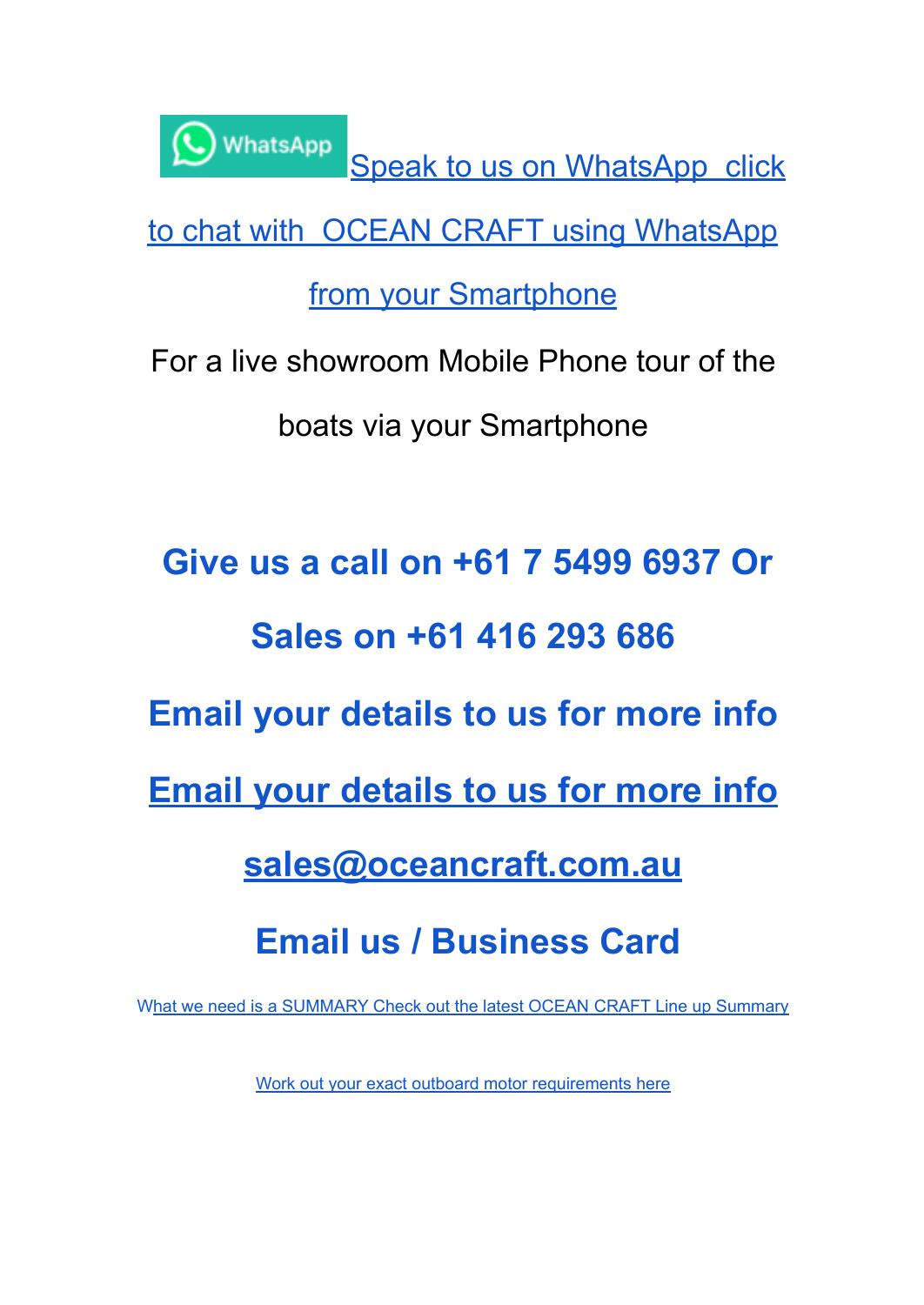#### **That's not a boat THIS is a Boat - OCEAN**

#### **CRAFT the REAL 4WD of the Sea Give me**

#### **a call +61 416 293 686 [Click here to go to the home](http://www.oceancraft.com.au/index.htm)**

**[page or press the back button on your browser](http://www.oceancraft.com.au/index.htm)**

YouTube: [OCEANCRAFTiness](http://www.oceancraft.com.au/OCEAN%20CRAFT%20Promotional%20videos.htm)

FACEBOOK: [https://www.facebook.com/people/Mike-Jessop/100008872036174](https://www.facebook.com/people/Mike-Jessop/100008872036174/)

TWITTER: @oceancraftiness <https://twitter.com/oceancraftiness>

INSTAGRAM: [https://www.instagram.com/oceancraftpowerboats](https://www.instagram.com/oceancraftpowerboats/)

### **\* Conditions apply**

## UNSUBSCRIBE: either to the address at the head of this email or to

#### admin@oceancraft.com.au Thank you The information

contained in this message and any attachments May be confidential information and may be subject to public interest or legal professional privilege. If you are not the intended recipient, any use, disclosure or copying of this message or any attachments is unauthorised. If you have received this document in error, please advise the sender or the OCEAN CRAFT Business Information Hotline. Phone: 07 5499 6937. Views expressed herein are the senders and not those of OCEAN CRAFT unless specifically stated. No representation or warranty is given that attached files are free from viruses or other defects. The recipient assumes all responsibility for any loss or damage resulting directly or indirectly from the use of any attached files. This email has been sent to you in accordance with the Australian Spam Act 2003 in the belief that this message is sent with the consent of the recipient if this is not correct you may be excluded from further communications by replying to this email asking not to be contacted electronically if you wish, not to receive further emails from OCEAN CRAFT. We apologise for any inconvenience sending this email may have caused and assure you that we will cease and desist from sending any further emails upon receipt of your request and if we are so advised either to the address at the head of this email or to admin@oceancraft.com.au Thank you Email: sales@oceancraft.com.au Please visit